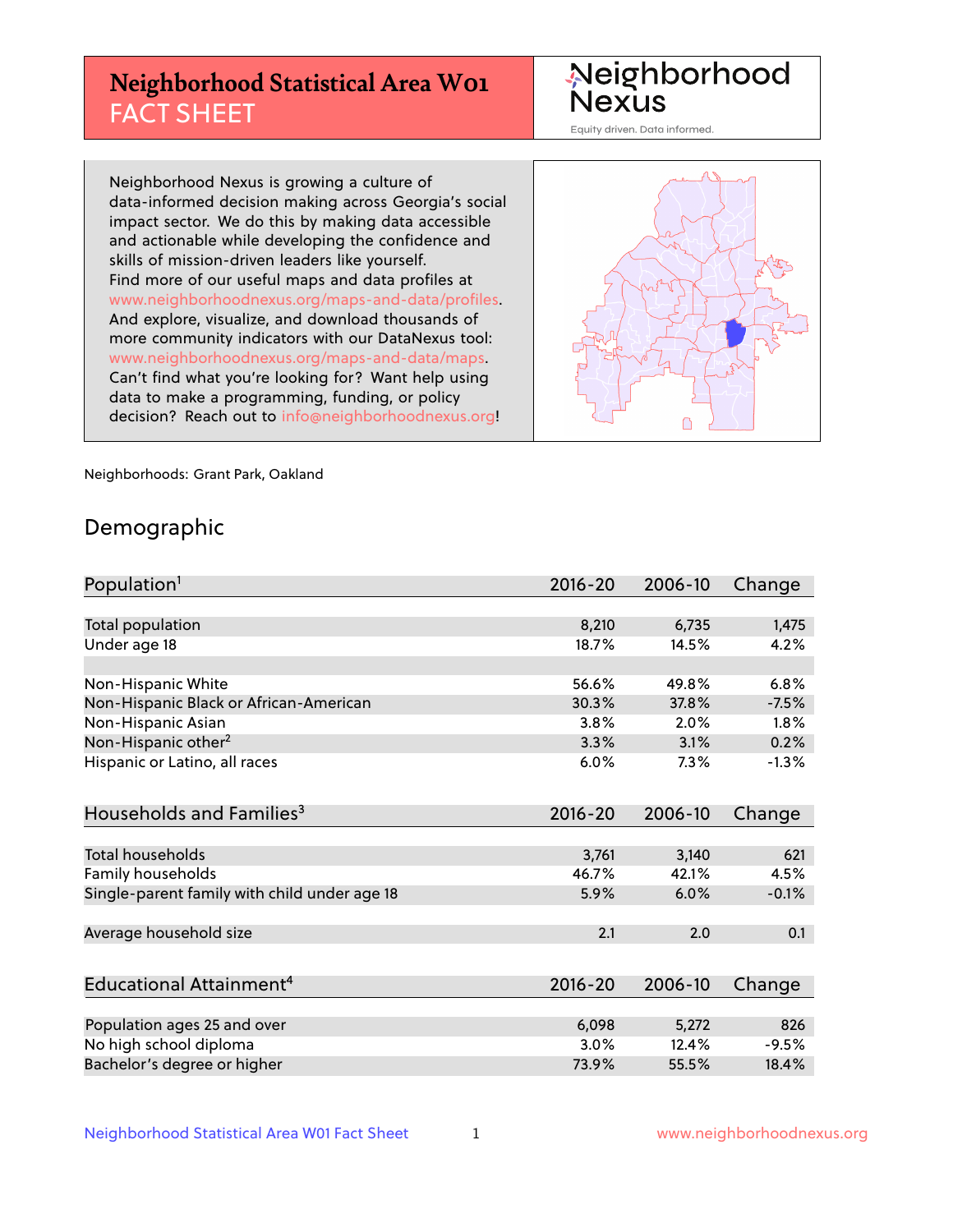# Change Measures, continued...

| Employment <sup>5</sup>                                 | $2016 - 20$    | 2006-10        | Change           |
|---------------------------------------------------------|----------------|----------------|------------------|
|                                                         |                |                |                  |
| Total workers residing in Neighborhood Statistical Area | 4,509<br>11.5% | 3,270<br>19.9% | 1,239<br>$-8.4%$ |
| Workers with earnings \$1250/month or less              | 18.6%          |                |                  |
| Workers with earnings \$1251/month to \$3333/month      |                | 40.6%<br>39.5% | $-22.0%$         |
| Workers with earnings greater than \$3333/month         | 69.9%          |                | 30.4%            |
| Total jobs located in Neighborhood Statistical Area     | 3,748          | 1,924          | 1,824            |
| Jobs with earnings \$1250/month or less                 | 30.0%          | 32.4%          | $-2.4%$          |
| Jobs with earnings \$1251/month to \$3333/month         | 35.4%          | 49.6%          | $-14.2%$         |
| Jobs with earnings greater than \$3333/month            | 34.7%          | 18.0%          | 16.6%            |
|                                                         |                |                |                  |
| Jobs/workers ratio                                      | 0.8            | 0.6            | 0.2              |
|                                                         |                |                |                  |
| Income and Poverty <sup>6</sup>                         | 2016-20        | 2006-10        | Change           |
|                                                         |                |                |                  |
| Median household income                                 | \$92,562       | \$68,829       | \$23,733         |
|                                                         |                |                |                  |
| Population for whom poverty status is determined        | 8,063          | 6,416          | 1,647            |
| Population below poverty                                | 11.4%          | 14.6%          | $-3.1%$          |
| Housing'                                                | $2016 - 20$    | 2006-10        | Change           |
|                                                         |                |                |                  |
| Total housing units                                     | 4,281          | 3,753          | 528              |
| Occupied housing units                                  | 87.8%          | 83.7%          | 4.2%             |
| Vacant housing units                                    | 12.2%          | 16.3%          | $-4.2%$          |
|                                                         |                |                |                  |
| Occupied housing units                                  | 3,761          | 3,140          | 621              |
| Owner occupied housing units                            | 62.4%          | 70.2%          | $-7.8%$          |
| Renter occupied housing units                           | 37.6%          | 29.8%          | 7.8%             |
|                                                         |                |                |                  |
| Access to a Vehicle <sup>8</sup>                        | $2016 - 20$    | 2006-10        | Change           |
|                                                         |                |                |                  |
| Occupied housing units<br>No vehicle available          | 3,761          | 3,140          | 621              |
|                                                         | 10.4%          | 11.3%          | $-0.9%$          |
| Crime Rates, per 10,000 Population <sup>9</sup>         | 2017-21        | 2012-16        | Change           |
|                                                         |                |                |                  |
| All Part I crimes                                       | 448.7          | 699.9          | $-251.2$         |
| Violent crime                                           | 39.5           | 61.9           | $-22.4$          |
| Murder                                                  | 0.7            | 0.3            | 0.5              |
| Robbery                                                 | 15.1           | 37.0           | $-21.9$          |
| Aggravated assault                                      | 23.6           | 24.6           | $-1.0$           |
| Property crime                                          | 409.2          | 638.0          | $-228.8$         |
| <b>Burglary</b>                                         | 34.8           | 94.7           | $-59.9$          |
| Larceny                                                 | 319.1          | 412.9          | $-93.8$          |
| Vehicle theft                                           | 55.3           | 130.3          | $-75.0$          |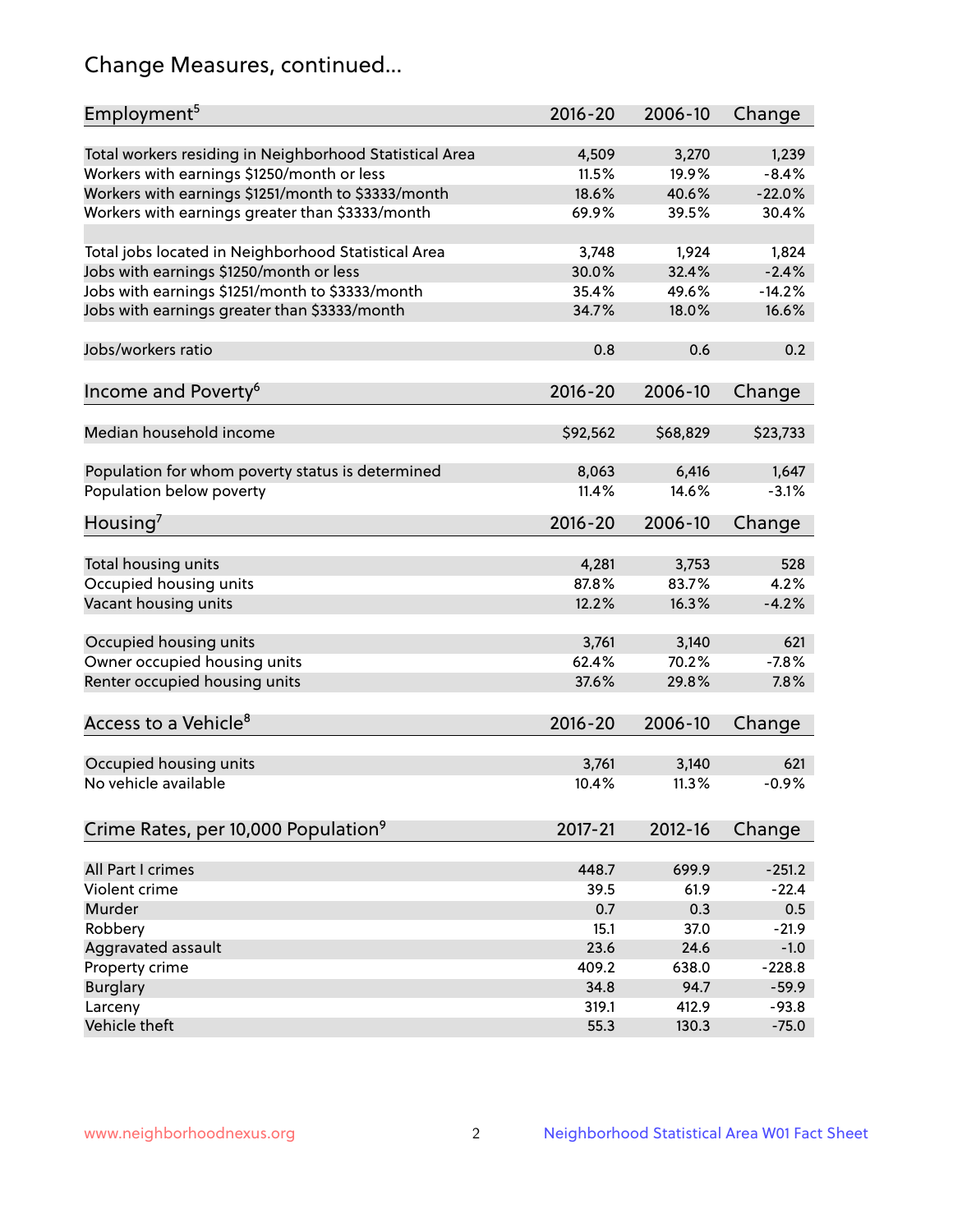# Current Data: Demographic

| Sex and Age, 2016-20 <sup>10</sup>                    | <b>Estimate</b> | Margin of Error |
|-------------------------------------------------------|-----------------|-----------------|
| Total population                                      | 8,210           | $\pm$ 817       |
| Male                                                  | 50.1%           | $\pm$ 5.4%      |
| Female                                                | 49.9%           | $\pm 2.9\%$     |
| Under 5 years                                         | 7.1%            | $\pm 2.0\%$     |
| 5 to 9 years                                          | 5.1%            | $\pm1.5\%$      |
| 10 to 14 years                                        | 4.7%            | $\pm1.6\%$      |
| 15 to 19 years                                        | 3.3%            | $\pm 1.3\%$     |
| 20 to 24 years                                        | 5.6%            | $\pm 3.0\%$     |
| 25 to 34 years                                        | 26.0%           | $\pm$ 4.5%      |
| 35 to 44 years                                        | 22.2%           | $\pm 2.7\%$     |
| 45 to 54 years                                        | 12.6%           | $\pm 2.3\%$     |
| 55 to 59 years                                        | 3.9%            | $\pm 1.1\%$     |
| 60 to 64 years                                        | 3.4%            | $\pm 1.1\%$     |
| 65 to 74 years                                        | 4.6%            | ±2.0%           |
| 75 to 84 years                                        | 1.3%            | $\pm$ 0.9%      |
| 85 years and over                                     | 0.4%            | $\pm$ 0.4%      |
| Median age (years)                                    | 34.4            | $\pm$ 0.5       |
| Race and Ethnicity, 2016-20 <sup>11</sup>             | <b>Estimate</b> | Margin of Error |
| <b>Total population</b>                               | 8,210           | $\pm$ 817       |
| Hispanic or Latino (of any race)                      | 6.0%            | ±2.4%           |
| Not Hispanic or Latino                                | 94.0%           | $\pm$ 3.1%      |
| White alone                                           | 56.6%           | ±4.3%           |
| Black or African American alone                       | 30.3%           | $\pm$ 4.9%      |
| American Indian and Alaska Native alone               | 0.0%            | $\pm$ 0.2%      |
| Asian alone                                           | 3.8%            | $\pm 2.1\%$     |
| Native Hawaiian and other Pacific Islander alone      | 0.0%            | $\pm$ 0.3%      |
| Some other race alone                                 | 0.4%            | $\pm$ 0.7%      |
| Two or more races                                     | 2.9%            | $\pm1.6\%$      |
| U.S. Citizenship Status, 2016-20 <sup>12</sup>        | <b>Estimate</b> | Margin of Error |
| Foreign-born population                               | 534             | $\pm$ 168       |
| Naturalized U.S. citizen                              | 57.9%           | ±13.9%          |
| Not a U.S. citizen                                    | 42.1%           | ±16.1%          |
| Citizen, Voting Age Population, 2016-20 <sup>13</sup> | <b>Estimate</b> | Margin of Error |
| Citizen, 18 and over population                       | 6,451           | $\pm 669$       |
| Male                                                  | 49.0%           | $\pm$ 7.0%      |
| Female                                                | 51.0%           | $\pm 2.0\%$     |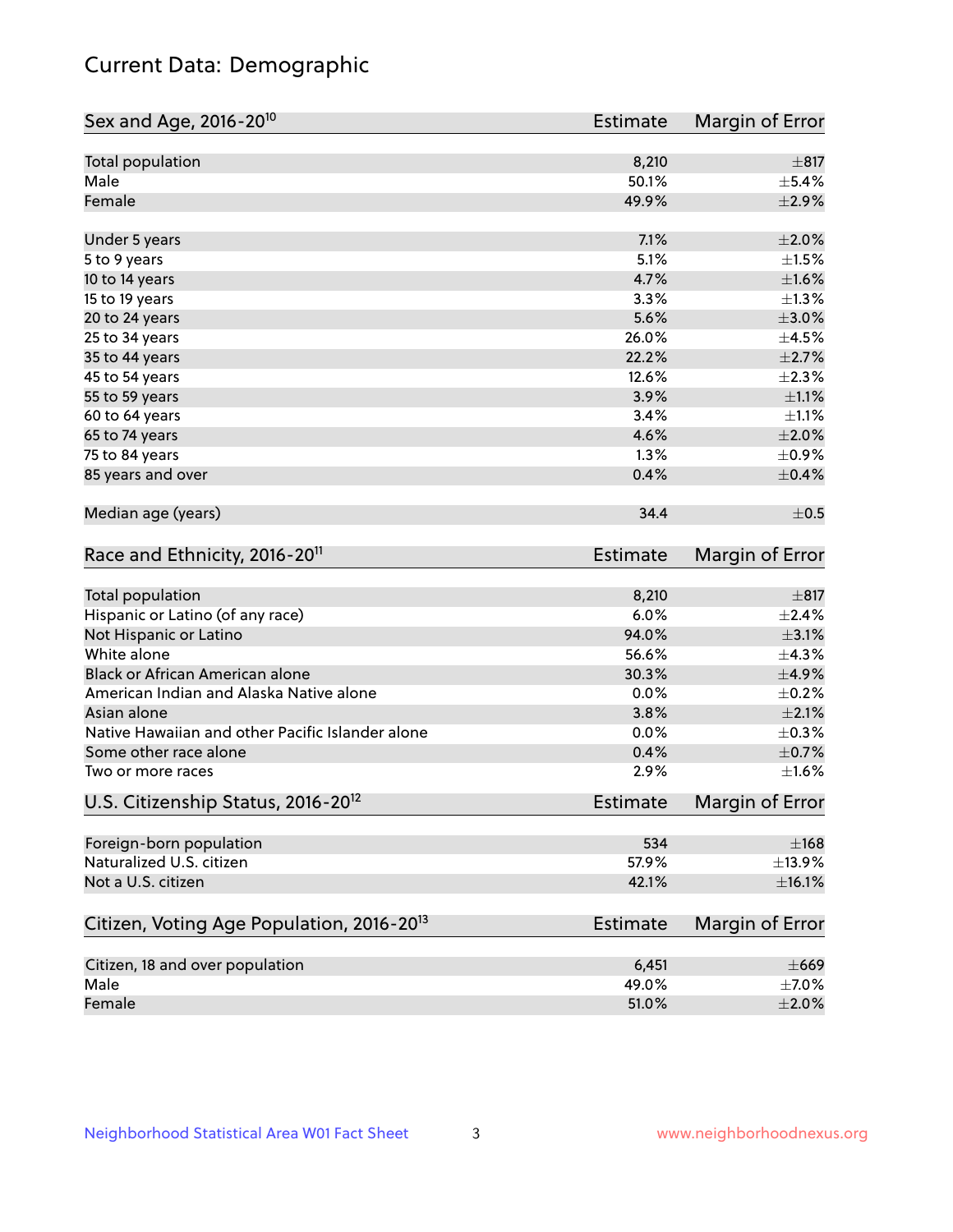# Current Data: Economic

| Income, 2016-20 <sup>14</sup>                           | Estimate  | Margin of Error |
|---------------------------------------------------------|-----------|-----------------|
|                                                         |           |                 |
| All households                                          | 3,761     | $\pm$ 344       |
| Less than \$10,000                                      | 2.3%      | $\pm 1.2\%$     |
| \$10,000 to \$14,999                                    | 2.6%      | $\pm 1.9\%$     |
| \$15,000 to \$24,999                                    | 5.3%      | $\pm 2.8\%$     |
| \$25,000 to \$34,999                                    | 5.9%      | $\pm 2.9\%$     |
| \$35,000 to \$49,999                                    | 13.5%     | $\pm$ 5.9%      |
| \$50,000 to \$74,999                                    | 11.0%     | $\pm 4.0\%$     |
| \$75,000 to \$99,999                                    | 13.4%     | $\pm 4.1\%$     |
| \$100,000 to \$149,999                                  | 13.4%     | $\pm$ 3.1%      |
| \$150,000 to \$199,999                                  | 16.2%     | $\pm$ 3.9%      |
| \$200,000 or more                                       | 16.5%     | $\pm 4.6\%$     |
| Median household income (dollars)                       | \$92,562  | ± 6,030         |
| Mean household income (dollars)                         | \$127,076 | ±16,917         |
| Households with earnings                                | 91.4%     | $\pm 1.5\%$     |
| Mean earnings (dollars)                                 | \$131,916 | $\pm$ 18,837    |
| Households with Social Security                         | 8.9%      | $\pm$ 4.2%      |
| Mean Social Security income (dollars)                   | \$16,775  | ±10,283         |
| Households with retirement income                       | 7.9%      | ±4.3%           |
| Mean retirement income (dollars)                        | \$18,404  | ±13,252         |
| Households with Supplemental Security Income            | 2.8%      | $\pm1.8\%$      |
| Mean Supplemental Security Income (dollars)             | \$3,399   | $\pm 730$       |
| Households with cash public assistance income           | 0.3%      | $\pm$ 0.6%      |
| Mean cash public assistance income (dollars)            | \$0       | $\pm 0$         |
| Households with Food Stamp/SNAP benefits in the past 12 | 5.0%      | ±1.9%           |
| months                                                  |           |                 |
| Family households                                       | 1,755     | $\pm 226$       |
| Less than \$10,000                                      | 1.4%      | $\pm 1.5\%$     |
| \$10,000 to \$14,999                                    | 3.5%      | $\pm 3.6\%$     |
| \$15,000 to \$24,999                                    | 3.8%      | $\pm$ 3.8%      |
| \$25,000 to \$34,999                                    | 1.5%      | $\pm 2.0\%$     |
| \$35,000 to \$49,999                                    | 8.4%      | ±6.8%           |
| \$50,000 to \$74,999                                    | 4.7%      | $\pm$ 3.2%      |
| \$75,000 to \$99,999                                    | 11.1%     | $\pm$ 5.6%      |
| \$100,000 to \$149,999                                  | 14.6%     | ±4.3%           |
| \$150,000 to \$199,999                                  | 25.1%     | $\pm$ 6.1%      |
| \$200,000 or more                                       | 25.9%     | $\pm$ 7.0%      |
| Median family income (dollars)                          | \$152,106 | ±13,335         |
| Mean family income (dollars)                            | \$161,226 | ±18,340         |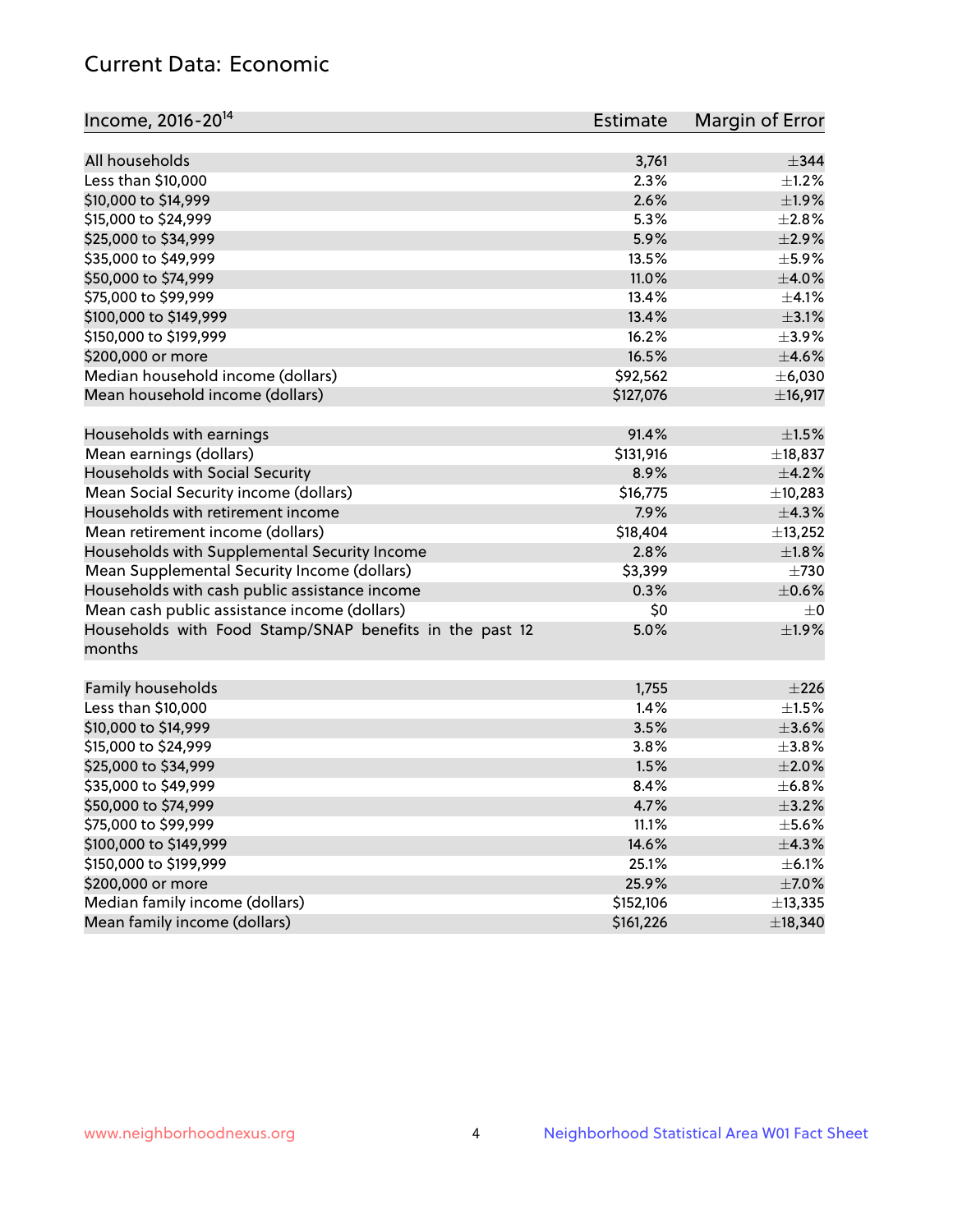# Current Data: Economic, continued...

| Nonfamily households<br>2,006<br>$\pm 330$<br>Median nonfamily income (dollars)<br>\$65,850<br>± 6,463<br>Mean nonfamily income (dollars)<br>\$95,124<br>$±$ 27,504<br>Median earnings for workers (dollars)<br>\$63,630<br>$\pm$ 4,743<br>Median earnings for male full-time, year-round workers<br>\$82,287<br>±6,160<br>(dollars)<br>Median earnings for female full-time, year-round workers<br>±6,013<br>\$72,876<br>(dollars)<br>Per capita income (dollars)<br>\$62,617<br>Families Below Poverty Level, 2016-20 <sup>16</sup><br><b>Estimate</b><br>Margin of Error<br><b>All Families</b><br>1,755<br>Percent below poverty<br>8.1%<br>Families with related children under 18 years<br>846<br>Percent below poverty<br>16.7%<br>$\pm$ 9.7%<br>Families with related children under 5 years only<br>255<br>$\pm 105$<br>5.8%<br>±14.7%<br>Percent below poverty<br>Married couple families<br>1,302<br>$\pm 210$<br>Percent below poverty<br>2.2%<br>Married couple families with related children under 18 years<br>566<br>±126<br>Percent below poverty<br>4.9%<br>Married couple families with related children under 5 years<br>219<br>±94<br>Percent below poverty<br>$0.0\%$<br>362<br>Families with female householder, no spouse present<br>$\pm$ 135<br>29.6%<br>±17.6%<br>Percent below poverty<br>Families with female householder, no spouse present with<br>250<br>±113<br>related children under 18 years | Income, 2016-20, continued <sup>15</sup> | <b>Estimate</b> | Margin of Error |
|----------------------------------------------------------------------------------------------------------------------------------------------------------------------------------------------------------------------------------------------------------------------------------------------------------------------------------------------------------------------------------------------------------------------------------------------------------------------------------------------------------------------------------------------------------------------------------------------------------------------------------------------------------------------------------------------------------------------------------------------------------------------------------------------------------------------------------------------------------------------------------------------------------------------------------------------------------------------------------------------------------------------------------------------------------------------------------------------------------------------------------------------------------------------------------------------------------------------------------------------------------------------------------------------------------------------------------------------------------------------------------------------------------------------------------|------------------------------------------|-----------------|-----------------|
|                                                                                                                                                                                                                                                                                                                                                                                                                                                                                                                                                                                                                                                                                                                                                                                                                                                                                                                                                                                                                                                                                                                                                                                                                                                                                                                                                                                                                                  |                                          |                 |                 |
|                                                                                                                                                                                                                                                                                                                                                                                                                                                                                                                                                                                                                                                                                                                                                                                                                                                                                                                                                                                                                                                                                                                                                                                                                                                                                                                                                                                                                                  |                                          |                 |                 |
|                                                                                                                                                                                                                                                                                                                                                                                                                                                                                                                                                                                                                                                                                                                                                                                                                                                                                                                                                                                                                                                                                                                                                                                                                                                                                                                                                                                                                                  |                                          |                 |                 |
|                                                                                                                                                                                                                                                                                                                                                                                                                                                                                                                                                                                                                                                                                                                                                                                                                                                                                                                                                                                                                                                                                                                                                                                                                                                                                                                                                                                                                                  |                                          |                 |                 |
|                                                                                                                                                                                                                                                                                                                                                                                                                                                                                                                                                                                                                                                                                                                                                                                                                                                                                                                                                                                                                                                                                                                                                                                                                                                                                                                                                                                                                                  |                                          |                 |                 |
|                                                                                                                                                                                                                                                                                                                                                                                                                                                                                                                                                                                                                                                                                                                                                                                                                                                                                                                                                                                                                                                                                                                                                                                                                                                                                                                                                                                                                                  |                                          |                 |                 |
|                                                                                                                                                                                                                                                                                                                                                                                                                                                                                                                                                                                                                                                                                                                                                                                                                                                                                                                                                                                                                                                                                                                                                                                                                                                                                                                                                                                                                                  |                                          |                 |                 |
|                                                                                                                                                                                                                                                                                                                                                                                                                                                                                                                                                                                                                                                                                                                                                                                                                                                                                                                                                                                                                                                                                                                                                                                                                                                                                                                                                                                                                                  |                                          |                 | ±10,058         |
|                                                                                                                                                                                                                                                                                                                                                                                                                                                                                                                                                                                                                                                                                                                                                                                                                                                                                                                                                                                                                                                                                                                                                                                                                                                                                                                                                                                                                                  |                                          |                 |                 |
|                                                                                                                                                                                                                                                                                                                                                                                                                                                                                                                                                                                                                                                                                                                                                                                                                                                                                                                                                                                                                                                                                                                                                                                                                                                                                                                                                                                                                                  |                                          |                 |                 |
|                                                                                                                                                                                                                                                                                                                                                                                                                                                                                                                                                                                                                                                                                                                                                                                                                                                                                                                                                                                                                                                                                                                                                                                                                                                                                                                                                                                                                                  |                                          |                 | $\pm 226$       |
|                                                                                                                                                                                                                                                                                                                                                                                                                                                                                                                                                                                                                                                                                                                                                                                                                                                                                                                                                                                                                                                                                                                                                                                                                                                                                                                                                                                                                                  |                                          |                 | $+4.6%$         |
|                                                                                                                                                                                                                                                                                                                                                                                                                                                                                                                                                                                                                                                                                                                                                                                                                                                                                                                                                                                                                                                                                                                                                                                                                                                                                                                                                                                                                                  |                                          |                 | $\pm$ 172       |
|                                                                                                                                                                                                                                                                                                                                                                                                                                                                                                                                                                                                                                                                                                                                                                                                                                                                                                                                                                                                                                                                                                                                                                                                                                                                                                                                                                                                                                  |                                          |                 |                 |
|                                                                                                                                                                                                                                                                                                                                                                                                                                                                                                                                                                                                                                                                                                                                                                                                                                                                                                                                                                                                                                                                                                                                                                                                                                                                                                                                                                                                                                  |                                          |                 |                 |
|                                                                                                                                                                                                                                                                                                                                                                                                                                                                                                                                                                                                                                                                                                                                                                                                                                                                                                                                                                                                                                                                                                                                                                                                                                                                                                                                                                                                                                  |                                          |                 |                 |
|                                                                                                                                                                                                                                                                                                                                                                                                                                                                                                                                                                                                                                                                                                                                                                                                                                                                                                                                                                                                                                                                                                                                                                                                                                                                                                                                                                                                                                  |                                          |                 |                 |
|                                                                                                                                                                                                                                                                                                                                                                                                                                                                                                                                                                                                                                                                                                                                                                                                                                                                                                                                                                                                                                                                                                                                                                                                                                                                                                                                                                                                                                  |                                          |                 | $\pm 2.8\%$     |
|                                                                                                                                                                                                                                                                                                                                                                                                                                                                                                                                                                                                                                                                                                                                                                                                                                                                                                                                                                                                                                                                                                                                                                                                                                                                                                                                                                                                                                  |                                          |                 |                 |
|                                                                                                                                                                                                                                                                                                                                                                                                                                                                                                                                                                                                                                                                                                                                                                                                                                                                                                                                                                                                                                                                                                                                                                                                                                                                                                                                                                                                                                  |                                          |                 | ±6.7%           |
|                                                                                                                                                                                                                                                                                                                                                                                                                                                                                                                                                                                                                                                                                                                                                                                                                                                                                                                                                                                                                                                                                                                                                                                                                                                                                                                                                                                                                                  |                                          |                 |                 |
|                                                                                                                                                                                                                                                                                                                                                                                                                                                                                                                                                                                                                                                                                                                                                                                                                                                                                                                                                                                                                                                                                                                                                                                                                                                                                                                                                                                                                                  |                                          |                 | ±10.2%          |
|                                                                                                                                                                                                                                                                                                                                                                                                                                                                                                                                                                                                                                                                                                                                                                                                                                                                                                                                                                                                                                                                                                                                                                                                                                                                                                                                                                                                                                  |                                          |                 |                 |
|                                                                                                                                                                                                                                                                                                                                                                                                                                                                                                                                                                                                                                                                                                                                                                                                                                                                                                                                                                                                                                                                                                                                                                                                                                                                                                                                                                                                                                  |                                          |                 |                 |
|                                                                                                                                                                                                                                                                                                                                                                                                                                                                                                                                                                                                                                                                                                                                                                                                                                                                                                                                                                                                                                                                                                                                                                                                                                                                                                                                                                                                                                  |                                          |                 |                 |
|                                                                                                                                                                                                                                                                                                                                                                                                                                                                                                                                                                                                                                                                                                                                                                                                                                                                                                                                                                                                                                                                                                                                                                                                                                                                                                                                                                                                                                  |                                          |                 |                 |
|                                                                                                                                                                                                                                                                                                                                                                                                                                                                                                                                                                                                                                                                                                                                                                                                                                                                                                                                                                                                                                                                                                                                                                                                                                                                                                                                                                                                                                  | Percent below poverty                    | 42.7%           | ±23.1%          |
| Families with female householder, no spouse present with<br>29<br>$\pm$ 35<br>related children under 5 years                                                                                                                                                                                                                                                                                                                                                                                                                                                                                                                                                                                                                                                                                                                                                                                                                                                                                                                                                                                                                                                                                                                                                                                                                                                                                                                     |                                          |                 |                 |
| Percent below poverty<br>27.4%                                                                                                                                                                                                                                                                                                                                                                                                                                                                                                                                                                                                                                                                                                                                                                                                                                                                                                                                                                                                                                                                                                                                                                                                                                                                                                                                                                                                   |                                          |                 | ±67.9%          |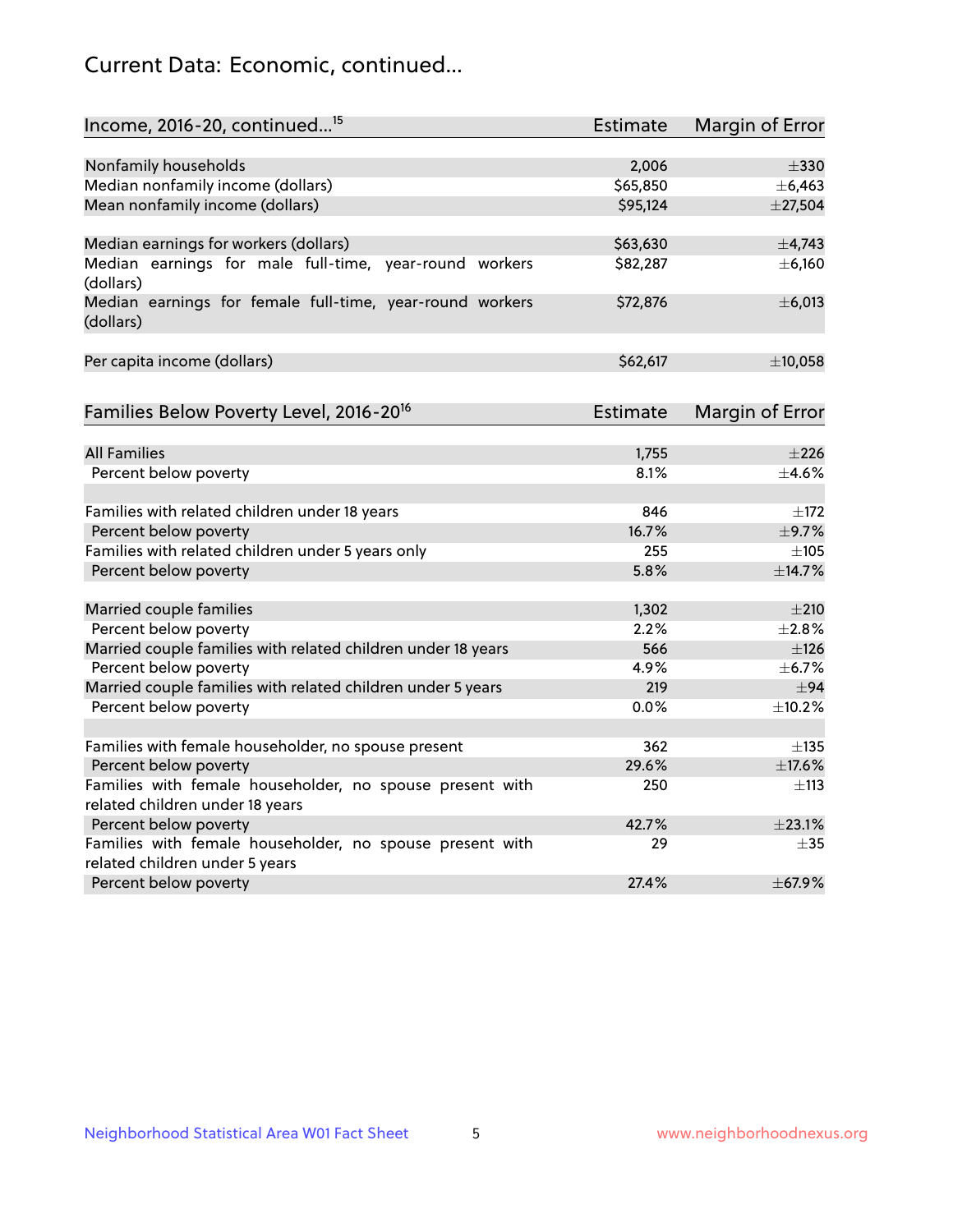# Current Data: Economic, continued...

| People Below Poverty Level, 2016-20 <sup>17</sup> | <b>Estimate</b> | Margin of Error |
|---------------------------------------------------|-----------------|-----------------|
|                                                   |                 |                 |
| Total population                                  | 8,063           | ±816            |
| Percent below poverty                             | 11.4%           | $+4.4%$         |
| Population under 18 years                         | 1,528           | $\pm 284$       |
| Percent below poverty                             | 23.5%           | $\pm$ 9.8%      |
| Population 18 years and over                      | 6,535           | $\pm 648$       |
| Percent below poverty                             | 8.6%            | $\pm 2.5\%$     |
| Population 18 to 64 years                         | 6,093           | $\pm 622$       |
| Percent below poverty                             | 8.6%            | $\pm 2.6\%$     |
| Population 65 years and over                      | 442             | ±181            |
| Percent below poverty                             | 8.3%            | $\pm$ 9.7%      |

| Poverty by Race/Ethnicity, 2016-20 <sup>18</sup> | <b>Estimate</b> | Margin of Error |
|--------------------------------------------------|-----------------|-----------------|
|                                                  |                 |                 |
| Non-Hispanic White population                    | 4,597           | $\pm$ 578       |
| Percent below poverty                            | 3.2%            | $\pm$ 1.4%      |
| <b>Black population</b>                          | 2,411           | $\pm$ 474       |
| Percent below poverty                            | 30.3%           | ±13.3%          |
| Asian population                                 | 361             | ±184            |
| Percent below poverty                            | 4.8%            | $\pm$ 18.7%     |
| Hispanic or Latino population                    | 491             | $\pm 206$       |
| Percent below poverty                            | 5.2%            | $\pm$ 7.5%      |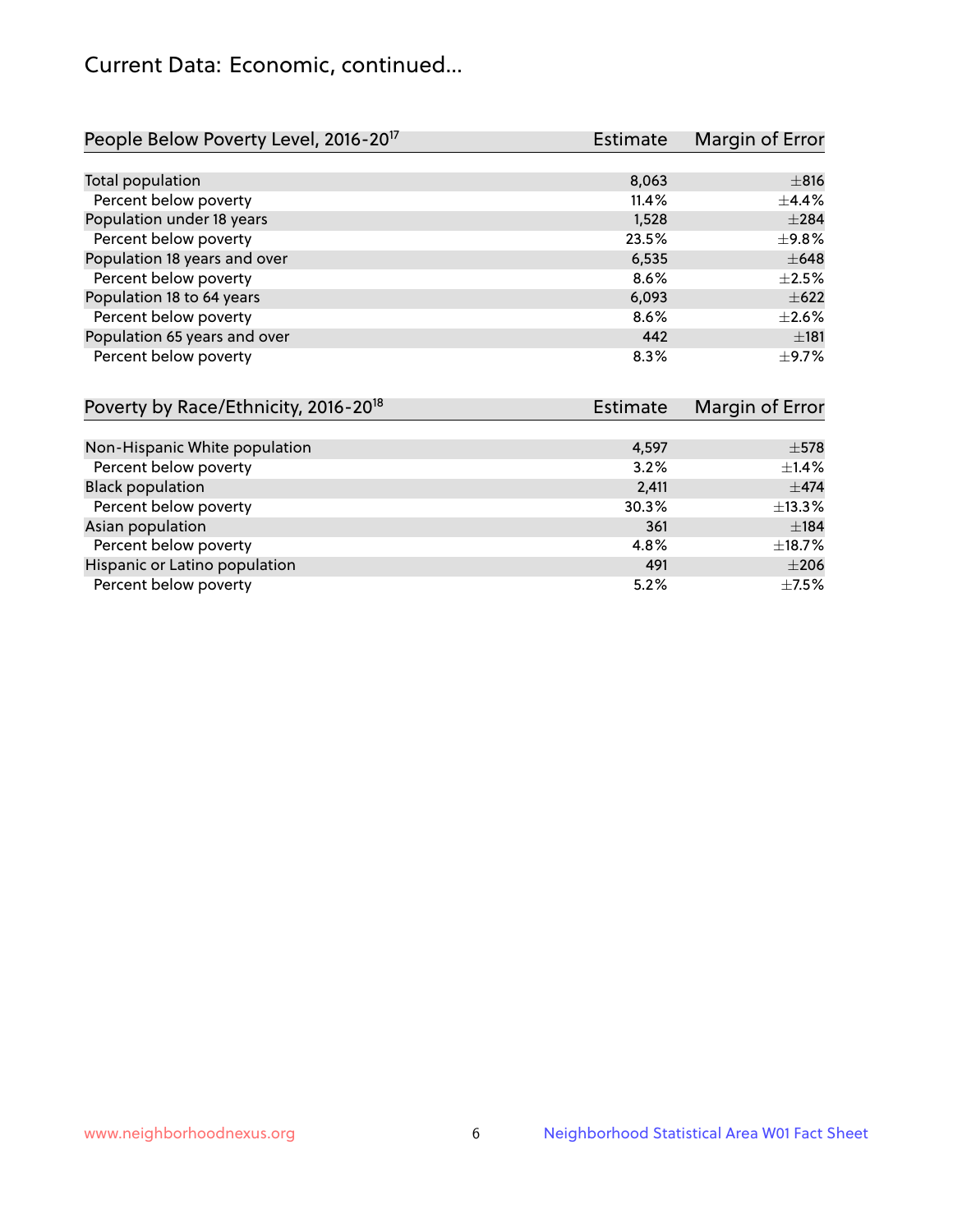# Current Data: Employment

| Employment Status, 2016-20 <sup>19</sup>                                    | <b>Estimate</b> | Margin of Error |
|-----------------------------------------------------------------------------|-----------------|-----------------|
|                                                                             |                 |                 |
| Population 16 years and over                                                | 6,746           | $\pm 697$       |
| In labor force                                                              | 84.6%           | $\pm$ 1.9%      |
| Civilian labor force                                                        | 84.5%           | $\pm 2.0\%$     |
| Employed                                                                    | 82.9%           | $\pm 2.5\%$     |
| Unemployed                                                                  | 1.6%            | $\pm 1.8\%$     |
| <b>Armed Forces</b>                                                         | 0.1%            | $\pm1.5\%$      |
| Not in labor force                                                          | 15.4%           | $\pm$ 3.2%      |
| Civilian labor force                                                        | 5,701           | $\pm 604$       |
| <b>Unemployment Rate</b>                                                    | 1.9%            | $\pm 2.1\%$     |
|                                                                             |                 |                 |
| Females 16 years and over                                                   | 3,428           | $\pm$ 388       |
| In labor force                                                              | 83.1%           | $\pm$ 6.3%      |
| Civilian labor force                                                        | 83.1%           | $\pm$ 6.3%      |
| Employed                                                                    | 81.7%           | $\pm$ 6.5%      |
|                                                                             |                 |                 |
| Own children of the householder under 6 years                               | 639             | $\pm 190$       |
| All parents in family in labor force                                        | 77.7%           | ±10.7%          |
| Own children of the householder 6 to 17 years                               | 868             | $+241$          |
| All parents in family in labor force                                        | 91.4%           | ±12.2%          |
|                                                                             |                 |                 |
| Industry, 2016-20 <sup>20</sup>                                             | <b>Estimate</b> | Margin of Error |
|                                                                             |                 | $\pm 603$       |
| Civilian employed population 16 years and over                              | 5,591<br>0.9%   | $\pm 1.0\%$     |
| Agriculture, forestry, fishing and hunting, and mining                      |                 |                 |
| Construction                                                                | 4.0%            | $\pm 2.3\%$     |
| Manufacturing                                                               | 2.2%            | $\pm$ 1.4%      |
| Wholesale trade                                                             | 2.2%            | $\pm1.5\%$      |
| Retail trade                                                                | 5.9%            | $\pm 2.2\%$     |
| Transportation and warehousing, and utilities                               | 5.3%            | $\pm 2.2\%$     |
| Information                                                                 | 6.1%            | $\pm$ 3.2%      |
| Finance and insurance, and real estate and rental and leasing               | 6.5%            | $\pm 2.4\%$     |
| Professional, scientific, and management, and administrative                | 29.8%           | $\pm$ 5.2%      |
| and waste management services                                               |                 |                 |
| Educational services, and health care and social assistance                 | 18.5%           | $\pm$ 3.1%      |
| Arts, entertainment, and recreation, and accommodation and<br>food services | 8.7%            | $\pm 2.5\%$     |
| Other services, except public administration                                | 3.5%            | $\pm$ 1.7%      |
| Public administration                                                       | 6.6%            | $\pm$ 3.5%      |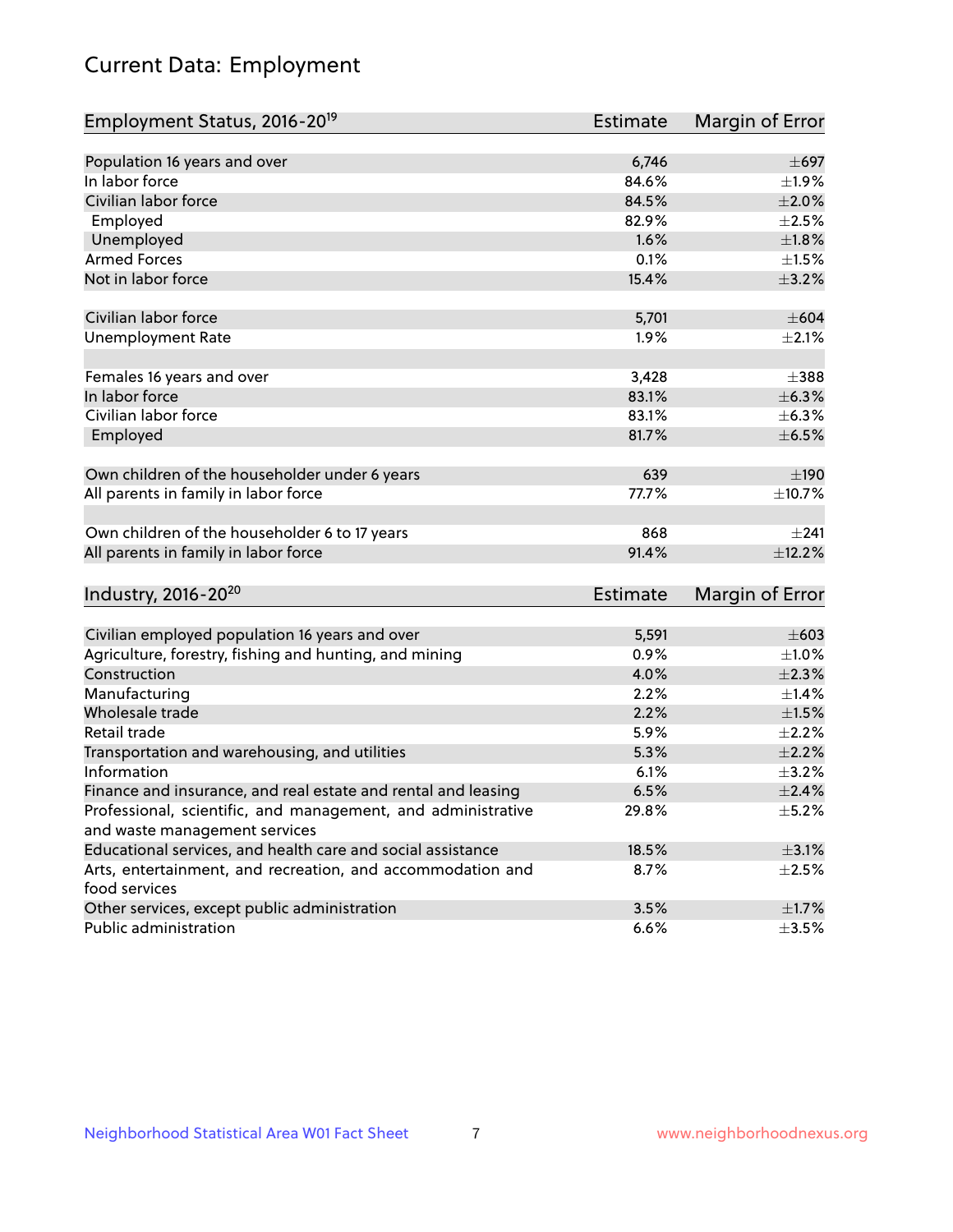# Current Data: Employment, continued...

| Occupation, 2016-20 <sup>21</sup>                                                                                | <b>Estimate</b> | Margin of Error |
|------------------------------------------------------------------------------------------------------------------|-----------------|-----------------|
| Civilian employed population 16 years and over                                                                   | 5,591           | $\pm 603$       |
| Management, business, science, and arts occupations                                                              | 68.5%           | $\pm$ 7.7%      |
| Service occupations                                                                                              | 8.8%            | $\pm 2.9\%$     |
| Sales and office occupations                                                                                     | 15.4%           | $\pm 3.5\%$     |
| Natural resources, construction, and maintenance occupations                                                     | 2.3%            | $\pm 2.0\%$     |
| Production, transportation, and material moving occupations                                                      | 5.1%            | $\pm 2.3\%$     |
| Class of Worker, 2016-20 <sup>22</sup>                                                                           | Estimate        | Margin of Error |
| Civilian employed population 16 years and over                                                                   | 5,591           | $\pm 603$       |
| Private wage and salary workers                                                                                  | 79.7%           | $\pm 4.5\%$     |
| Government workers                                                                                               | 14.4%           | $\pm$ 4.4%      |
| Self-employed in own not incorporated business workers                                                           | 5.9%            | $\pm 1.7\%$     |
| Unpaid family workers                                                                                            | 0.1%            | $\pm$ 0.6%      |
| Job Flows, 2019 <sup>23</sup>                                                                                    |                 | 2019            |
|                                                                                                                  |                 |                 |
| Total Jobs in Neighborhood Statistical Area                                                                      |                 | 3,748           |
| Held by residents of Neighborhood Statistical Area                                                               |                 | 4.6%            |
| Held by non-residents of Neighborhood Statistical Area                                                           |                 | 95.4%           |
| Jobs by Industry Sector, 2019 <sup>24</sup>                                                                      |                 | 2019            |
| Total Jobs in Neighborhood Statistical Area                                                                      |                 | 3,748           |
| <b>Goods Producing sectors</b>                                                                                   |                 | 8.7%            |
| Trade, Transportation, and Utilities sectors                                                                     |                 | 9.4%            |
| All Other Services sectors                                                                                       |                 | 81.9%           |
| Total Jobs in Neighborhood Statistical<br>held<br>by<br>Area<br>Neighborhood Statistical Area residents          |                 | 174             |
| <b>Goods Producing sectors</b>                                                                                   |                 | 9.8%            |
| Trade, Transportation, and Utilities sectors                                                                     |                 | 10.9%           |
| All Other Services sectors                                                                                       |                 | 79.3%           |
| Jobs by Earnings, 2019 <sup>25</sup>                                                                             |                 | 2019            |
| Total Jobs in Neighborhood Statistical Area                                                                      |                 | 3,748           |
| Jobs with earnings \$1250/month or less                                                                          |                 | 30.0%           |
| Jobs with earnings \$1251/month to \$3333/month                                                                  |                 | 35.4%           |
| Jobs with earnings greater than \$3333/month                                                                     |                 | 34.7%           |
| Neighborhood Statistical<br>Jobs<br>in<br>held<br>by<br>Total<br>Area<br>Neighborhood Statistical Area residents |                 | 174             |
| Jobs with earnings \$1250/month or less                                                                          |                 | 27.0%           |
| Jobs with earnings \$1251/month to \$3333/month                                                                  |                 | 29.3%           |
| Jobs with earnings greater than \$3333/month                                                                     |                 | 43.7%           |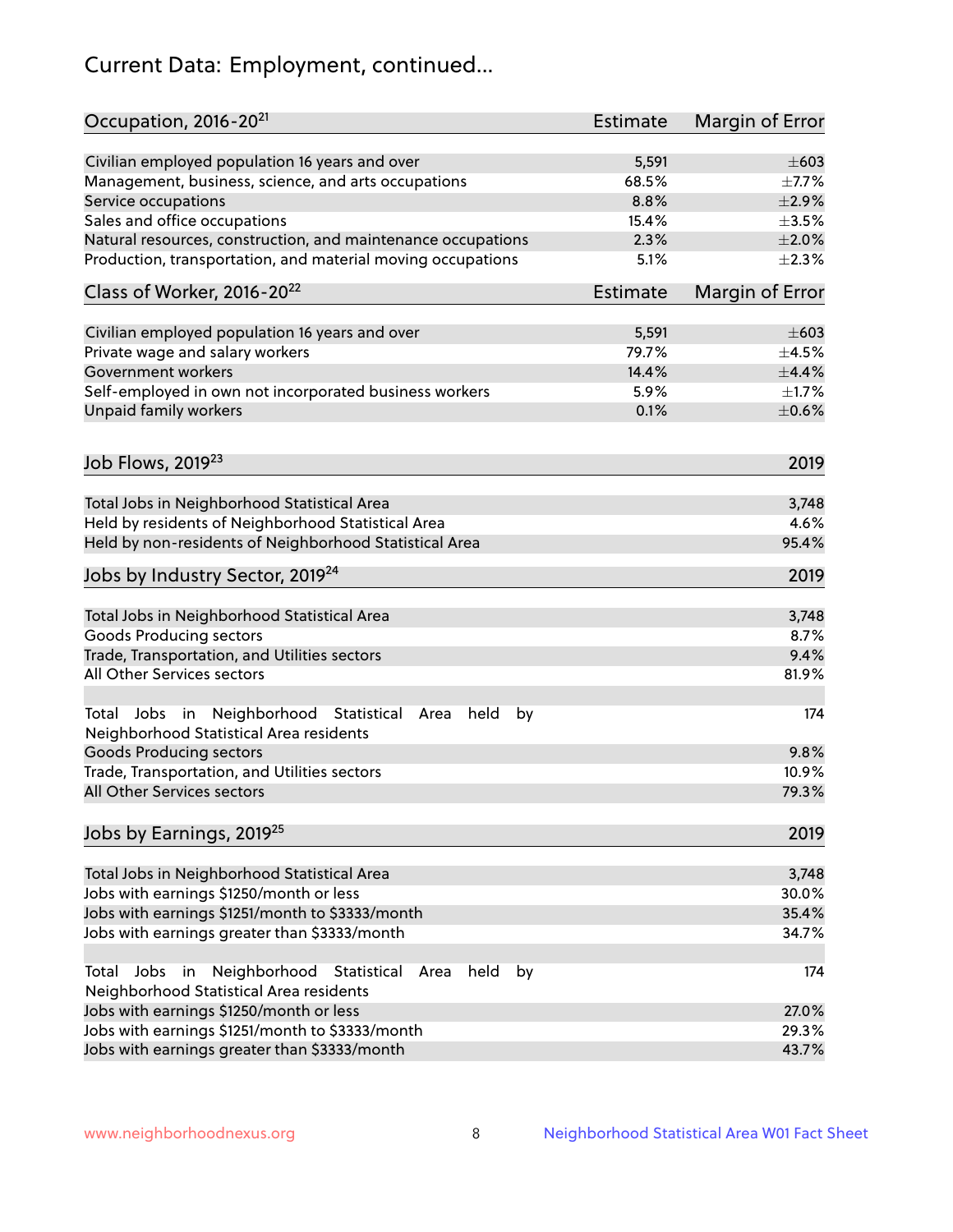# Current Data: Employment, continued...

| Jobs by Age of Worker, 2019 <sup>26</sup>                                                      | 2019  |
|------------------------------------------------------------------------------------------------|-------|
|                                                                                                |       |
| Total Jobs in Neighborhood Statistical Area                                                    | 3,748 |
| Jobs with workers age 29 or younger                                                            | 33.3% |
| Jobs with workers age 30 to 54                                                                 | 52.7% |
| Jobs with workers age 55 or older                                                              | 14.0% |
|                                                                                                |       |
| Total Jobs in Neighborhood Statistical Area held by<br>Neighborhood Statistical Area residents | 174   |
| Jobs with workers age 29 or younger                                                            | 22.4% |
| Jobs with workers age 30 to 54                                                                 | 58.0% |
| Jobs with workers age 55 or older                                                              | 19.5% |

### Current Data: Education

| School Enrollment, 2016-20 <sup>27</sup>       | <b>Estimate</b> | Margin of Error |
|------------------------------------------------|-----------------|-----------------|
|                                                |                 |                 |
| Population 3 years and over enrolled in school | 1,692           | $\pm$ 339       |
| Nursery school, preschool                      | 12.0%           | $+4.9%$         |
| Kindergarten                                   | 3.9%            | $\pm 2.5\%$     |
| Elementary school (grades 1-8)                 | 39.1%           | $\pm$ 8.2%      |
| High school (grades 9-12)                      | 11.6%           | $\pm$ 5.1%      |
| College or graduate school                     | 33.4%           | ±9.0%           |

| <b>Estimate</b> | Margin of Error |
|-----------------|-----------------|
|                 |                 |
| 6,098           | $\pm$ 571       |
| 0.6%            | $\pm 1.1\%$     |
| 2.3%            | $\pm1.6\%$      |
| 8.5%            | $\pm 2.7\%$     |
| 11.2%           | $\pm$ 3.1%      |
| 3.5%            | $\pm 1.9\%$     |
| 40.1%           | $\pm$ 4.7%      |
| 33.8%           | $\pm$ 4.6%      |
|                 |                 |
| 97.0%           | $+2.7%$         |
| 73.9%           | ±4.4%           |
|                 |                 |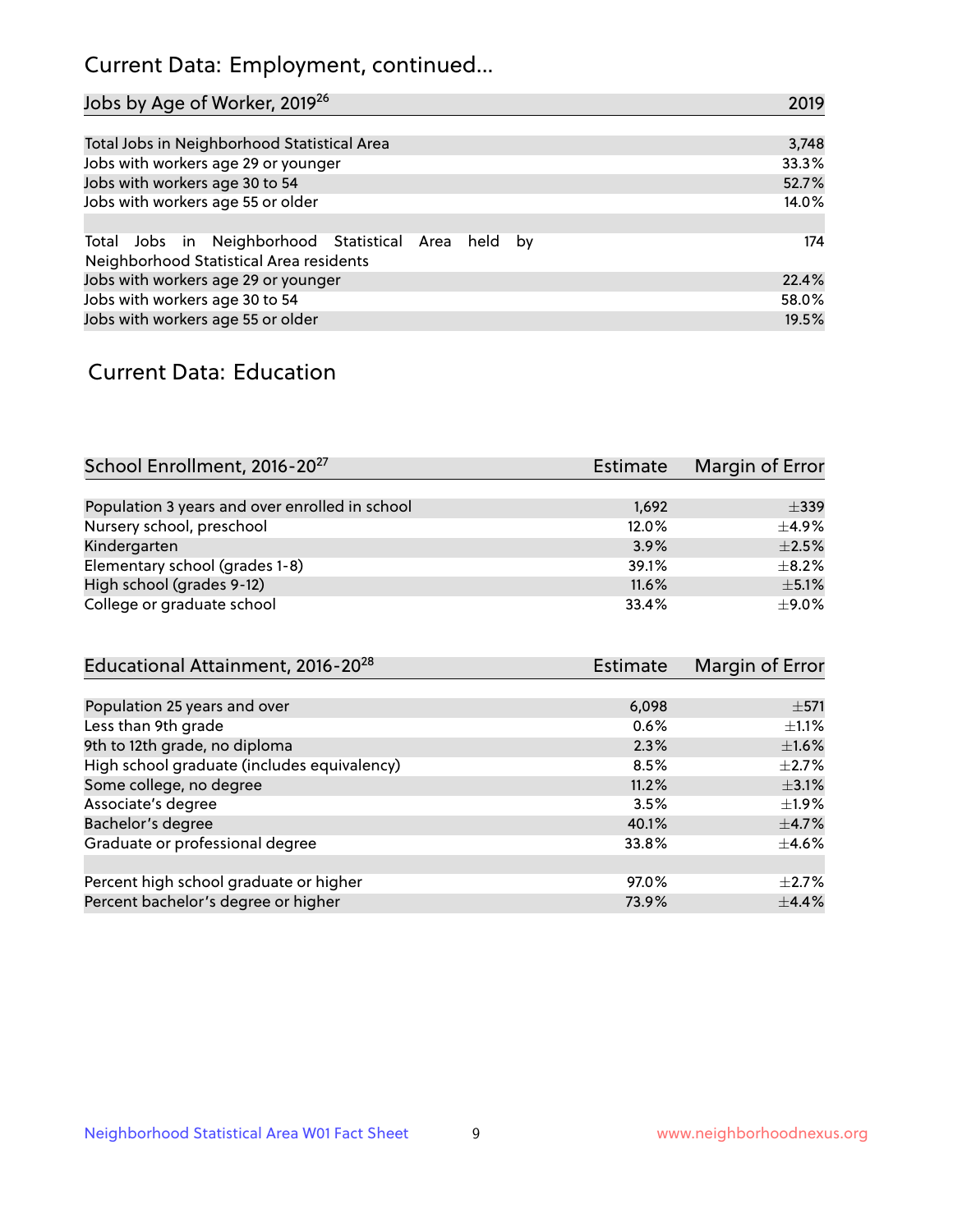# Current Data: Housing

| Households by Type, 2016-20 <sup>29</sup>            | <b>Estimate</b> | Margin of Error |
|------------------------------------------------------|-----------------|-----------------|
|                                                      |                 |                 |
| Total households                                     | 3,761           | $\pm$ 344       |
| Family households (families)                         | 46.7%           | $+4.2%$         |
| With own children under 18 years                     | 21.9%           | ±3.8%           |
| Married-couple family                                | 34.6%           | $\pm 4.6\%$     |
| With own children of the householder under 18 years  | 14.8%           | $\pm 2.9\%$     |
| Male householder, no spouse present, family          | 2.4%            | $\pm$ 1.7%      |
| With own children of the householder under 18 years  | 0.8%            | $\pm$ 0.7%      |
| Female householder, no spouse present, family        | 9.6%            | $\pm$ 3.4%      |
| With own children of the householder under 18 years  | 6.3%            | $\pm 2.7\%$     |
| Nonfamily households                                 | 53.3%           | $\pm$ 7.3%      |
| Householder living alone                             | 41.9%           | ±6.9%           |
| 65 years and over                                    | 6.5%            | ±4.3%           |
|                                                      |                 |                 |
| Households with one or more people under 18 years    | 22.5%           | $\pm$ 3.7%      |
| Households with one or more people 65 years and over | 9.6%            | ±4.3%           |
| Average household size                               | 2.12            | $\pm$ 0.10      |
| Average family size                                  | 2.90            | $\pm$ 0.18      |
|                                                      |                 |                 |
| Housing Occupancy, 2016-20 <sup>30</sup>             | <b>Estimate</b> | Margin of Error |
| Total housing units                                  | 4,281           | $\pm$ 324       |
| Occupied housing units                               | 87.8%           | $\pm$ 4.5%      |
| Vacant housing units                                 | 12.2%           | $\pm 4.5\%$     |
|                                                      |                 |                 |
| Homeowner vacancy rate                               | 2.3             | $\pm 2.1$       |
| Rental vacancy rate                                  | 11.7            | $+8.1$          |
| Units in Structure, 2016-20 <sup>31</sup>            | Estimate        | Margin of Error |
|                                                      |                 |                 |
| Total housing units                                  | 4,281           | $\pm$ 324       |
| 1-unit, detached                                     | 48.8%           | $\pm$ 5.0%      |
| 1-unit, attached                                     | 7.7%            | $\pm 2.6\%$     |
| 2 units                                              | 9.8%            | ±4.8%           |
| 3 or 4 units                                         | 2.9%            | $\pm1.7\%$      |
| 5 to 9 units                                         | 4.1%            | $\pm 2.1\%$     |
| 10 to 19 units                                       | 2.1%            | ±1.2%           |
| 20 or more units                                     | 24.0%           | $\pm$ 5.0%      |
| Mobile home                                          | 0.5%            | $\pm$ 0.7%      |
| Boat, RV, van, etc.                                  | $0.0\%$         | $\pm$ 0.5%      |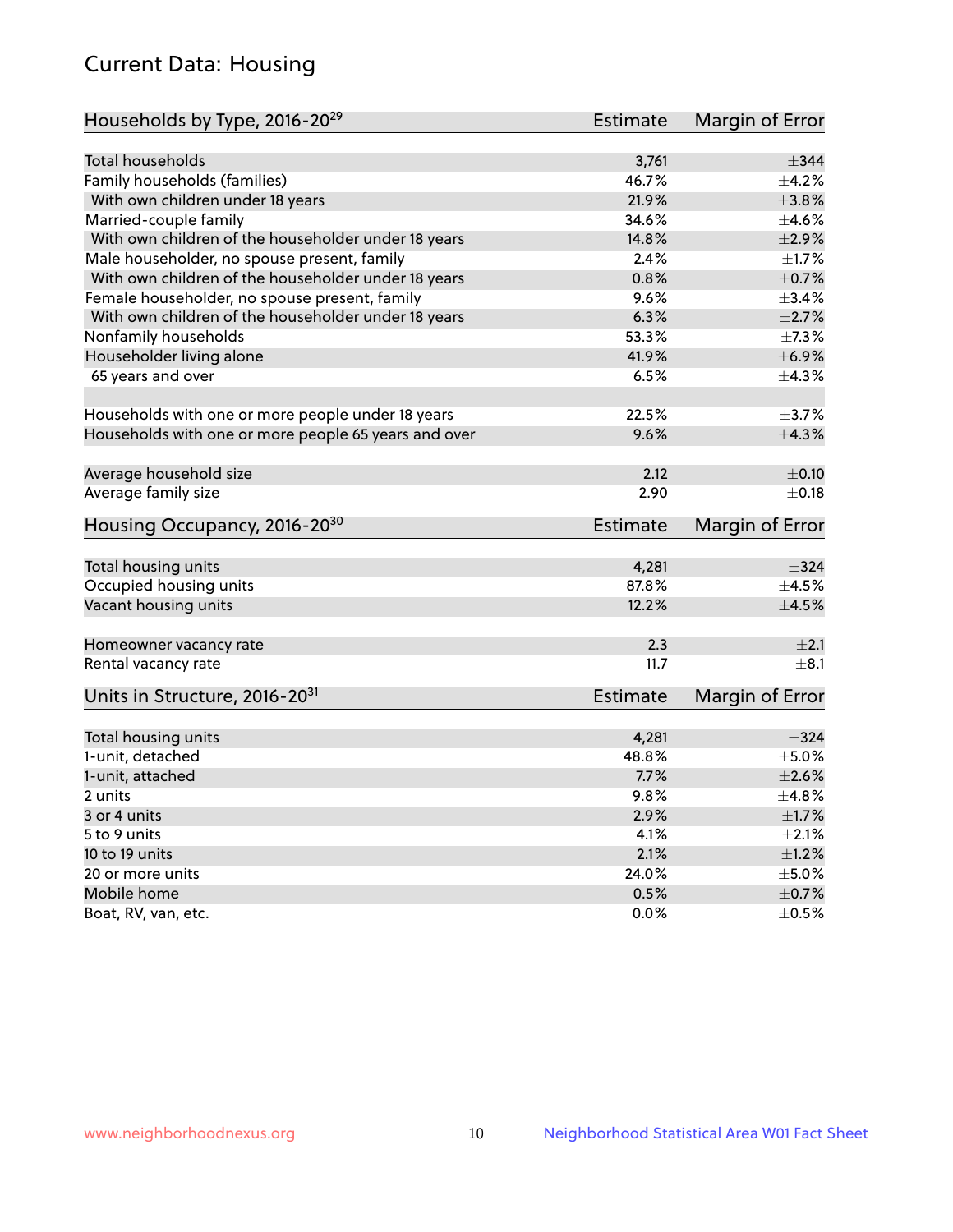# Current Data: Housing, continued...

| Year Structure Built, 2016-20 <sup>32</sup>           | <b>Estimate</b> | <b>Margin of Error</b>  |
|-------------------------------------------------------|-----------------|-------------------------|
| Total housing units                                   | 4,281           | $\pm$ 324               |
| Built 2014 or later                                   | 11.8%           | ±4.3%                   |
| Built 2010 to 2013                                    | 5.1%            | $\pm 2.8\%$             |
| Built 2000 to 2009                                    | 17.1%           | ±4.2%                   |
| Built 1990 to 1999                                    | 8.5%            | $\pm$ 3.1%              |
| Built 1980 to 1989                                    | 3.0%            | $\pm 1.8\%$             |
| Built 1970 to 1979                                    | 1.9%            | $\pm 1.2\%$             |
| Built 1960 to 1969                                    | 4.1%            | $\pm 2.2\%$             |
| Built 1950 to 1959                                    | 4.0%            | $\pm 2.2\%$             |
| Built 1940 to 1949                                    | 3.5%            | $\pm1.7\%$              |
| Built 1939 or earlier                                 | 41.1%           | $\pm$ 5.6%              |
| Housing Tenure, 2016-2033                             | <b>Estimate</b> | <b>Margin of Error</b>  |
|                                                       |                 |                         |
| Occupied housing units                                | 3,761           | $\pm$ 344               |
| Owner-occupied                                        | 62.4%           | $\pm$ 4.6%              |
| Renter-occupied                                       | 37.6%           | $\pm$ 6.2%              |
| Average household size of owner-occupied unit         | 2.24            | $\pm 0.03$              |
| Average household size of renter-occupied unit        | 1.91            | $\pm$ 0.27              |
| Residence 1 Year Ago, 2016-20 <sup>34</sup>           | <b>Estimate</b> | <b>Margin of Error</b>  |
| Population 1 year and over                            | 8,083           | $\pm$ 804               |
| Same house                                            | 79.4%           | $\pm$ 4.3%              |
| Different house in the U.S.                           | 20.1%           | ±4.8%                   |
| Same county                                           | 10.0%           | ±3.3%                   |
| Different county                                      | 10.1%           | $\pm$ 3.8%              |
| Same state                                            | 3.9%            | $\pm$ 1.8%              |
| Different state                                       | 6.3%            | $\pm$ 3.4%              |
| Abroad                                                | 0.4%            | $\pm$ 0.6%              |
| Value of Housing Unit, 2016-20 <sup>35</sup>          | <b>Estimate</b> | Margin of Error         |
| Owner-occupied units                                  | 2,346           | $\pm 276$               |
| Less than \$50,000                                    | 1.8%            | $\pm$ 3.5%              |
| \$50,000 to \$99,999                                  | 1.2%            | $\pm 2.3\%$             |
| \$100,000 to \$149,999                                | 1.2%            | $\pm$ 1.4%              |
| \$150,000 to \$199,999                                | 2.9%            | $\pm$ 1.9%              |
| \$200,000 to \$299,999                                | 21.4%           | ±5.3%                   |
| \$300,000 to \$499,999                                | 44.4%           | $\pm$ 7.4%              |
| \$500,000 to \$999,999                                | 26.2%           | $\pm$ 6.1%              |
| \$1,000,000 or more                                   | 1.0%            | $\pm1.7\%$              |
| Mortgage Status, 2016-20 <sup>36</sup>                | <b>Estimate</b> | Margin of Error         |
|                                                       |                 |                         |
| Owner-occupied units<br>Housing units with a mortgage | 2,346<br>80.0%  | $\pm 276$<br>$\pm$ 6.7% |
|                                                       |                 |                         |

Neighborhood Statistical Area W01 Fact Sheet 11 11 www.neighborhoodnexus.org

Housing units without a mortgage  $\pm 4.5\%$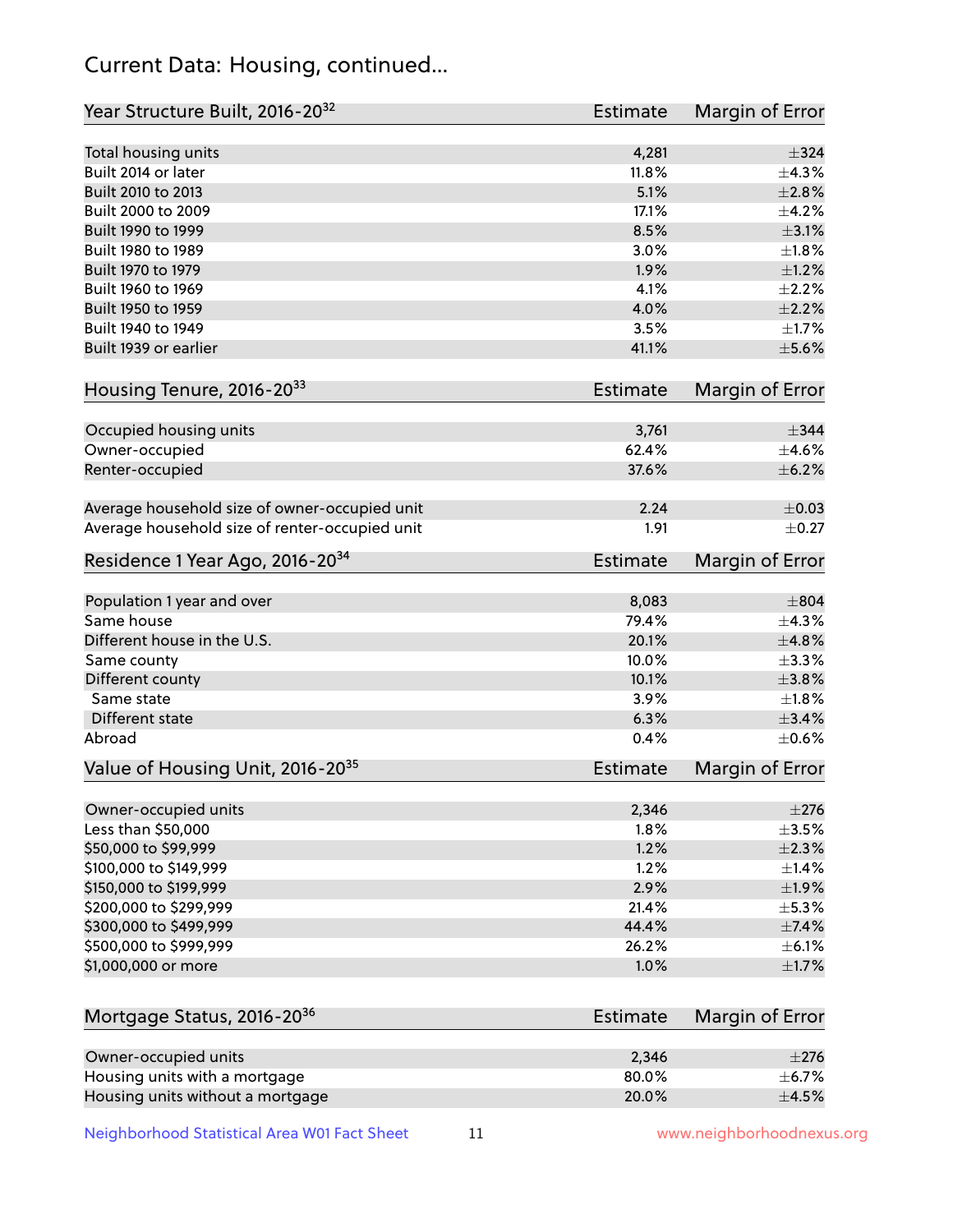# Current Data: Housing, continued...

| Selected Monthly Owner Costs, 2016-20 <sup>37</sup> | Estimate | Margin of Error |
|-----------------------------------------------------|----------|-----------------|
|                                                     |          |                 |
| Housing units with a mortgage                       | 1,878    | $\pm 270$       |
| Less than \$300                                     | 0.0%     | $\pm 1.7\%$     |
| \$300 to \$499                                      | 0.0%     | $\pm$ 1.7%      |
| \$500 to \$999                                      | 2.3%     | $\pm 2.9\%$     |
| \$1,000 to \$1,499                                  | 11.8%    | $\pm$ 4.7%      |
| \$1,500 to \$1,999                                  | 29.6%    | $\pm$ 9.9%      |
| \$2,000 to \$2,999                                  | 41.1%    | $\pm$ 6.4%      |
| \$3,000 or more                                     | 15.3%    | $\pm$ 5.5%      |
|                                                     |          |                 |
| Median (dollars)                                    | \$2,113  | $\pm$ 76        |
|                                                     |          |                 |
| Housing units without a mortgage                    | 469      | ±119            |
| Less than \$150                                     | 0.0%     | ±6.8%           |
| \$150 to \$249                                      | 0.0%     | $\pm$ 6.8%      |
| \$250 to \$349                                      | 13.1%    | ±11.7%          |
| \$350 to \$499                                      | 25.7%    | ±13.0%          |
| \$500 to \$699                                      | 24.2%    | ±14.6%          |
| \$700 or more                                       | 37.0%    | ±15.3%          |
|                                                     |          |                 |
| Median (dollars)                                    | \$637    | $\pm$ 53        |

| Selected Monthly Owner Costs as a Percentage of | <b>Estimate</b> | Margin of Error |
|-------------------------------------------------|-----------------|-----------------|
| Household Income, 2016-20 <sup>38</sup>         |                 |                 |
|                                                 |                 |                 |
| Housing units with a mortgage <sup>39</sup>     | 1,870           | $\pm$ 301       |
| Less than 20.0 percent                          | 47.2%           | $\pm$ 5.4%      |
| 20.0 to 24.9 percent                            | 18.8%           | $\pm$ 6.4%      |
| 25.0 to 29.9 percent                            | $7.8\%$         | $\pm 3.6\%$     |
| 30.0 to 34.9 percent                            | 6.2%            | $\pm$ 3.7%      |
| 35.0 percent or more                            | 20.1%           | $\pm$ 9.1%      |
|                                                 |                 |                 |
| Housing units without a mortgage <sup>40</sup>  | 460             | $\pm$ 131       |
| Less than 10.0 percent                          | 56.0%           | $\pm$ 14.4%     |
| 10.0 to 14.9 percent                            | 10.2%           | $\pm$ 7.0%      |
| 15.0 to 19.9 percent                            | 7.6%            | $\pm$ 5.7%      |
| 20.0 to 24.9 percent                            | 2.2%            | $\pm$ 5.1%      |
| 25.0 to 29.9 percent                            | 2.2%            | $\pm$ 5.0%      |
| 30.0 to 34.9 percent                            | $0.0\%$         | $\pm$ 4.9%      |
| 35.0 percent or more                            | 21.9%           | $\pm$ 11.7%     |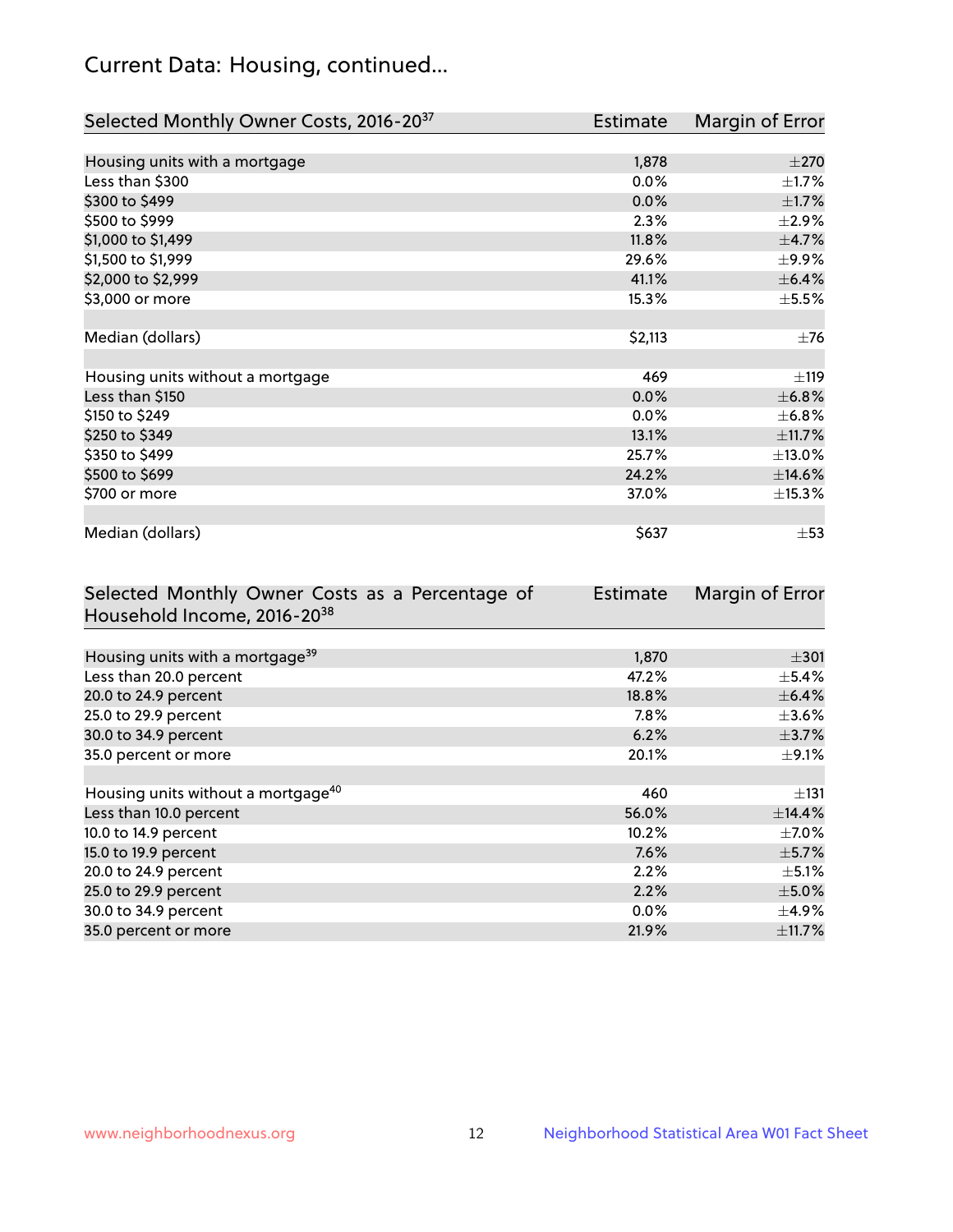# Current Data: Housing, continued...

| Gross Rent, 2016-20 <sup>41</sup>               | <b>Estimate</b> | Margin of Error |
|-------------------------------------------------|-----------------|-----------------|
|                                                 |                 |                 |
| Occupied units paying rent                      | 1,413           | $\pm 266$       |
| Less than \$200                                 | 0.0%            | $\pm 2.8\%$     |
| \$200 to \$499                                  | 6.1%            | $\pm$ 6.5%      |
| \$500 to \$749                                  | 0.7%            | $\pm 3.6\%$     |
| \$750 to \$999                                  | 13.3%           | $\pm$ 7.0%      |
| \$1,000 to \$1,499                              | 38.7%           | ±11.2%          |
| \$1,500 to \$1,999                              | 20.5%           | $\pm$ 8.5%      |
| \$2,000 or more                                 | 20.7%           | ±11.8%          |
| Median (dollars)                                | \$1,422         | $\pm$ 53        |
|                                                 |                 |                 |
| No rent paid                                    | 1               | ±22             |
| Gross Rent as a Percentage of Household Income, | <b>Estimate</b> | Margin of Error |
| $2016 - 20^{42}$                                |                 |                 |
|                                                 |                 |                 |
| Occupied units paying rent <sup>43</sup>        | 1,408           | $\pm$ 324       |
| Less than 15.0 percent                          | 18.6%           | $\pm$ 9.9%      |
| 15.0 to 19.9 percent                            | 7.0%            | $\pm$ 3.5%      |
| 20.0 to 24.9 percent                            | 15.6%           | $\pm$ 7.5%      |
| 25.0 to 29.9 percent                            | 11.9%           | $\pm$ 5.8%      |
| 30.0 to 34.9 percent                            | 6.6%            | $\pm$ 6.5%      |
| 35.0 percent or more                            | 40.3%           | ±12.5%          |

# Current Data: Transportation

| Commuting to Work, 2016-20 <sup>44</sup>  | <b>Estimate</b> | Margin of Error |
|-------------------------------------------|-----------------|-----------------|
|                                           |                 |                 |
| Workers 16 years and over                 | 5,521           | $\pm$ 671       |
| Car, truck, or van - drove alone          | 61.1%           | $\pm$ 5.1%      |
| Car, truck, or van - carpooled            | 5.2%            | $\pm 2.1\%$     |
| Public transportation (excluding taxicab) | 5.3%            | $\pm 2.8\%$     |
| Walked                                    | 4.0%            | $\pm 2.1\%$     |
| Other means                               | 4.6%            | $\pm 1.9\%$     |
| Worked at home                            | 19.8%           | $\pm$ 4.7%      |
|                                           |                 |                 |
| Mean travel time to work (minutes)        | 30.1            | $\pm 1.8$       |

| Access to a Vehicle, 2016-20 <sup>45</sup> | Estimate | Margin of Error |
|--------------------------------------------|----------|-----------------|
|                                            |          |                 |
| Occupied housing units                     | 3,761    | $\pm$ 344       |
| No vehicles available                      | 10.4%    | $+4.4%$         |
| 1 vehicle available                        | 40.0%    | $\pm$ 7.0%      |
| 2 vehicles available                       | 37.6%    | $\pm$ 4.9%      |
| 3 or more vehicles available               | 12.0%    | $+4.4%$         |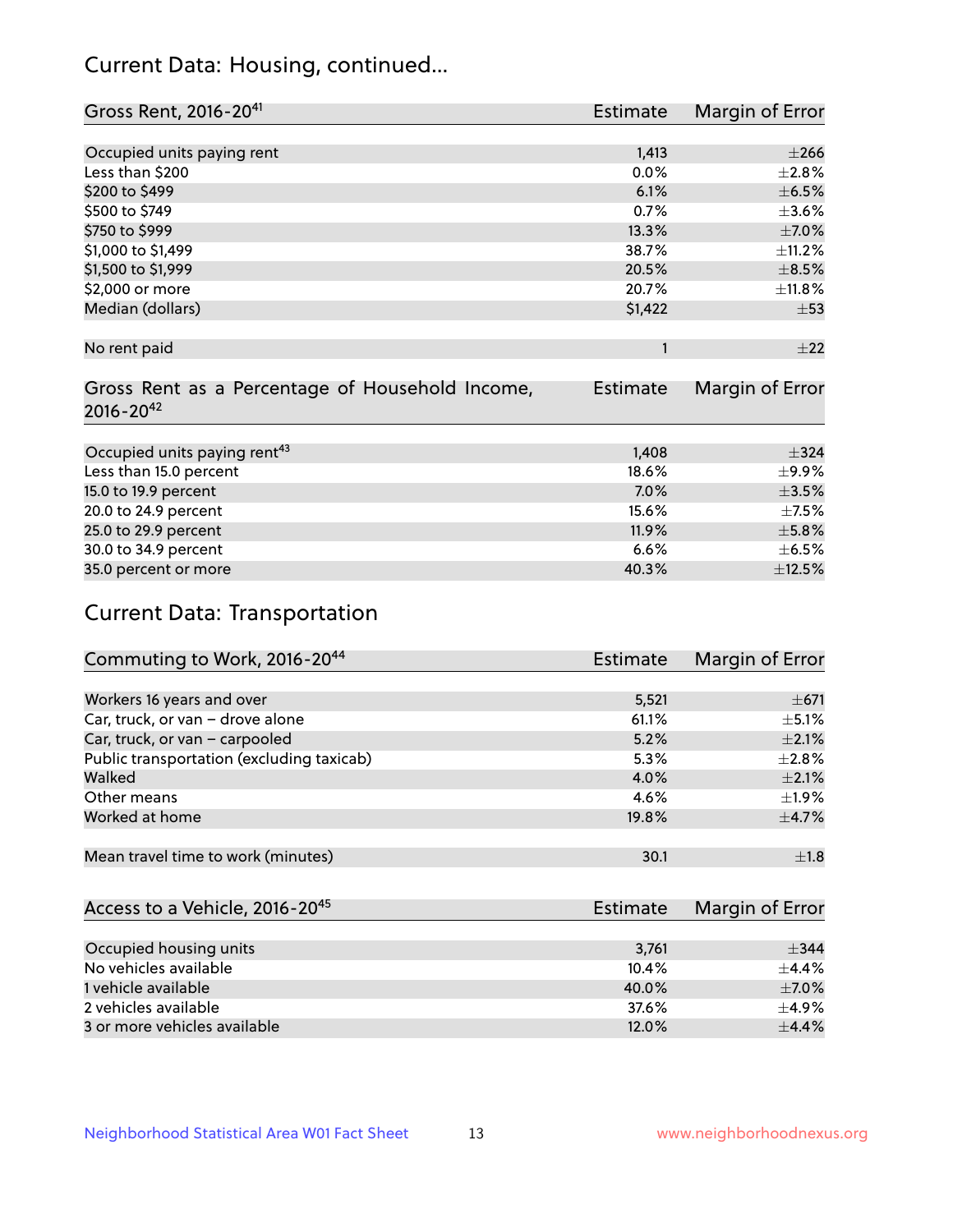# Current Data: Health

| Health Insurance coverage, 2016-2046                    | <b>Estimate</b> | Margin of Error |
|---------------------------------------------------------|-----------------|-----------------|
|                                                         |                 |                 |
| Civilian Noninstitutionalized Population                | 8,059           | $\pm$ 814       |
| With health insurance coverage                          | 93.1%           | $\pm 1.6\%$     |
| With private health insurance coverage                  | 83.9%           | $\pm$ 3.7%      |
| With public health coverage                             | 15.0%           | $\pm$ 3.8%      |
| No health insurance coverage                            | 6.9%            | ±1.9%           |
| Civilian Noninstitutionalized Population Under 19 years | 1,588           | $\pm$ 1,588     |
| No health insurance coverage                            | 1.3%            | $\pm$ 3.4%      |
|                                                         |                 |                 |
| Civilian Noninstitutionalized Population 19 to 64 years | 6,029           | $\pm$ 667       |
| In labor force:                                         | 5,611           | $\pm 665$       |
| Employed:                                               | 5,511           | $\pm 666$       |
| With health insurance coverage                          | 93.3%           | $\pm 4.5\%$     |
| With private health insurance coverage                  | 91.7%           | ±4.8%           |
| With public coverage                                    | 3.5%            | $\pm 2.5\%$     |
| No health insurance coverage                            | 6.7%            | $\pm 2.2\%$     |
|                                                         |                 |                 |
| Unemployed:                                             | 99              | $\pm 666$       |
| With health insurance coverage                          | 47.7%           | $\pm 26.5\%$    |
| With private health insurance coverage                  | 39.4%           | $\pm 25.2\%$    |
| With public coverage                                    | 8.3%            | ±23.2%          |
| No health insurance coverage                            | 52.3%           | ±33.0%          |
|                                                         |                 |                 |
| Not in labor force:                                     | 418             | ±125            |
| With health insurance coverage                          | 76.0%           | ±11.9%          |
| With private health insurance coverage                  | 57.0%           | $\pm$ 11.2%     |
| With public coverage                                    | 20.5%           | ±13.8%          |
| No health insurance coverage                            | 24.0%           | ±15.2%          |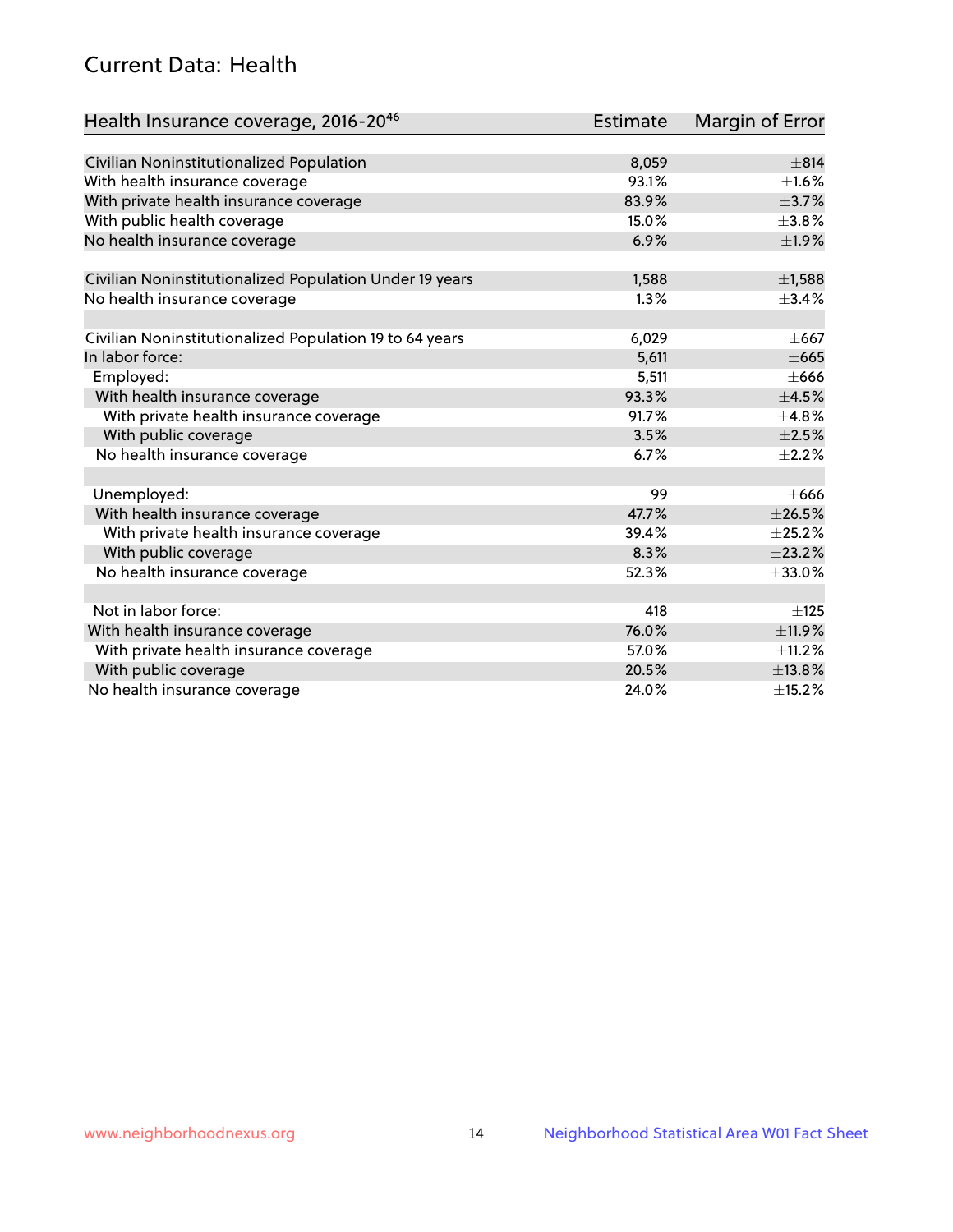#### Notes:

- 1. Source: U.S. Census Bureau, Decennial Census 2000, SF1 tables P8, P12; American Community Survey, tables B01001, B03002
- 2. This category includes Pacific Islanders, Native Americans and Alaska Natives, people who identify as some other race, and those who identify as bi/multi racial.
- 3. Source: U.S. Census Bureau, Decennial Census 2000, SF1 tables P15, P16, P18, P19; American Community Survey, tables B11001, B11005, B11003
- 4. Source: U.S. Census Bureau, Decennial Census 2000, SF3 table P37; American Community Survey, table B15002
- 5. Source: U.S. Census Bureau, Longitudinal Employer-Household Dynamics Residential Area Characteristics, Table JT01 (Primary Jobs); Workplace Area Characteristics, Table JT00 (All Jobs)
- 6. Source: U.S. Census Bureau, Decennial Census 2000, SF3 tables P52, P87; American Community Survey, tables B19001, B17001
- 7. Source: U.S. Census Bureau, Decennial Census 2000, SF1 tables H3, H4; American Community Survey, tables B25002, B25009
- 8. Source: U.S. Census Bureau, Decennial Census 2000, SF3 table H44; American Community Survey, tables B25044
- 9. Source: Atlanta Police Department, COBRA; U.S. Census Bureau, American Community Survey, table B01001
- 10. Source: U.S. Census Bureau, American Community Survey, table B01001
- 11. Source: U.S. Census Bureau, American Community Survey, table B03002
- 12. Source: U.S. Census Bureau, American Community Survey, table B05002
- 13. Source: U.S. Census Bureau, American Community Survey, table B05003
- 14. Source: U.S. Census Bureau, American Community Survey, tables B19001, B19025, B19051, B19061, B19055, B19065, B19059, B19069, B19056, B19066, B19057, B19067, B22001, B19101, B19127
- 15. Source: U.S. Census Bureau, American Community Survey, tables B19201, B19214, B20017, B19313
- 16. Source: U.S. Census Bureau, American Community Survey, table B17010
- 17. Source: U.S. Census Bureau, American Community Survey, tables B17001, B17006, B17021, B17007. Table totals may be lower than the total population, as they are based on the population for whom poverty status is determined.
- 18. Source: U.S. Census Bureau, American Community Survey, B17001H, B17001B, B17001D, B17001I. Table totals may be lower than the total population, as they are based on the population for whom poverty status is determined.
- 19. Source: U.S. Census Bureau, American Community Survey, tables B23001, B23008
- 20. Source: U.S. Census Bureau, American Community Survey, table C24030
- 21. Source: U.S. Census Bureau, American Community Survey, table C24010
- 22. Source: U.S. Census Bureau, American Community Survey, table B24080
- 23. Source: U.S. Census Bureau, Longitudinal Employer-Household Dynamics Origin-Destination Data, Tables JT00 Main and JT00 Aux
- 24. Source: U.S. Census Bureau, Longitudinal Employer-Household Dynamics Origin-Destination Data, Tables JT00 Main and JT00 Aux
- 25. Source: U.S. Census Bureau, Longitudinal Employer-Household Dynamics Origin-Destination Data, Tables JT00 Main and JT00 Aux
- 26. Source: U.S. Census Bureau, Longitudinal Employer-Household Dynamics Origin-Destination Data, Tables JT00 Main and JT00 Aux
- 27. Source: U.S. Census Bureau, American Community Survey, table B14001
- 28. Source: U.S. Census Bureau, American Community Survey, table B15002
- 29. Source: U.S. Census Bureau, American Community Survey, tables B11001, B11003, B11007, B11005, B09019
- 30. Source: U.S. Census Bureau, American Community Survey, tables B25002, B25003, B25004
- 31. Source: U.S. Census Bureau, American Community Survey, table B25024
- 32. Source: U.S. Census Bureau, American Community Survey, table B25034
- 33. Source: U.S. Census Bureau, American Community Survey, tables B25009, B25008, B25003
- 34. Source: U.S. Census Bureau, American Community Survey, table B07003
- 35. Source: U.S. Census Bureau, American Community Survey, table B25075. This value is self-reported and may differ from home values as determined by the County Tax Assessor.
- 36. Source: U.S. Census Bureau, American Community Survey, table B25081
- 37. Source: U.S. Census Bureau, American Community Survey, table B25087
- 38. Source: U.S. Census Bureau, American Community Survey, table B25091
- 39. Excludes units where Selected Monthly Owner Costs as a Percentage of Income cannot be computed.
- 40. Excludes units where Selected Monthly Owner Costs as a Percentage of Income cannot be computed.
- 41. Source: U.S. Census Bureau, American Community Survey, table B25063
- 42. Source: U.S. Census Bureau, American Community Survey, table B25070
- 43. Excludes units where Gross Rent as a Percentage of Income cannot be computed.
- 44. Source: U.S. Census Bureau, American Community Survey, tables B08101, B08013
- 45. Source: U.S. Census Bureau, American Community Survey, table B25044
- 46. Source: U.S. Census Bureau, American Community Survey, tables B18135, B27011

The dagger (†) symbol denotes values that cannot be computed.